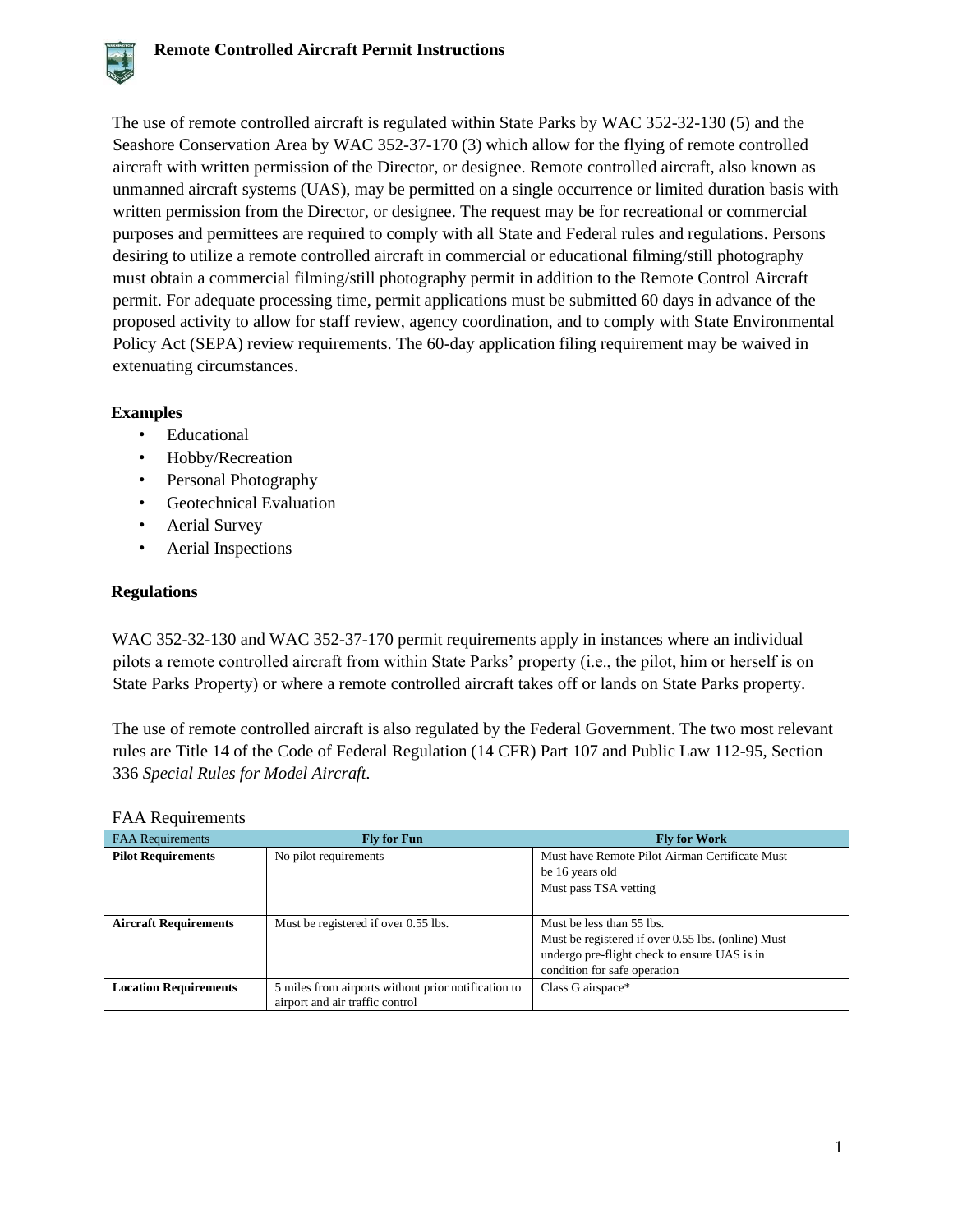

| <b>Operating Rules</b>           | Must ALWAYS yield right of way to manned<br>aircraft<br>Must keep the aircraft in sight (visual line-of<br>sight)<br>UAS must be under 55 lbs.<br>Must follow community-based safety guidelines | Must keep the aircraft in sight (visual line-of-sight)*<br>Must fly under 400 feet*<br>Must fly during the day*<br>Must fly at or below 100 mph*<br>Must yield right of way to manned aircraft*<br>Must NOT fly over people*<br>Must NOT fly from a moving vehicle* |
|----------------------------------|-------------------------------------------------------------------------------------------------------------------------------------------------------------------------------------------------|---------------------------------------------------------------------------------------------------------------------------------------------------------------------------------------------------------------------------------------------------------------------|
| <b>Example Applications</b>      | Educational or recreational flying only                                                                                                                                                         | Flying for commercial use (e.g. providing aerial surveying<br>or photography services)<br>Flying incidental to a business (e.g. doing roof inspections)<br>or real estate photography)                                                                              |
| <b>Legal or Regulatory Basis</b> | Public Law 112-95, Section 336 – Special Rule<br>for Model Aircraft<br>FAA Interpretation of the Special Rule for Model<br>Aircraft                                                             | Title 14 of the Code of Federal Regulation (14 CFR) Part<br>107                                                                                                                                                                                                     |

You can learn more by visiting the FAA website [-](https://www.faa.gov/uas/getting_started/) *[https://www.faa.gov/uas/getting\\_started/](https://www.faa.gov/uas/getting_started/)* 

# **Definitions**

- Applicant An individual or organization who desires to fly a remote controlled aircraft within State Parks for purposes other than commercial or educational filming/still photography.
- Remote Controlled Aircraft Unmanned aircraft systems (UAS), including those commonly known as "drones" that fly by using internal combustion, electric motors, elastic tubing, or gravity/wind for propulsion. The flight is controlled by a person on the ground using a hand held radio control transmitter.
- Hobby/Recreational Purpose Hobby or recreational flying (i.e. flying for fun).
- Commercial Purpose **–** Flying for non-recreational purposes; as part of or related to commercial activities (i.e. flying for work/business).
- Film and filming To capture a movie image magnetically or digitally.
- Still photography To capture a single (non-movie) image with film, magnetic, or digital media to include portraits and scenic photography.
- Permittee An individual or organization approved by Washington State Parks and Recreation Commission to fly a remote controlled aircraft within State Parks.

# **Applying for a Permit**

Applications may be obtained on the State Park website or by contacting a park, Region office, or the Headquarters Information Center.

- Any State Park (see State Park Contact List)
- Region Offices:
	- o Eastern Region (509) 665-4319
	- o Northwest Region (360) 755-9231
	- o Southwest Region (360) 725-9770
- State Parks Headquarters Information Center (360) 902-8500

### **Application Requirements**

Applicants must provide the following information to ensure compliance with Federal regulations:

- Identify if request is for hobby/recreational or commercial purposes.
- Provide weight of aircraft.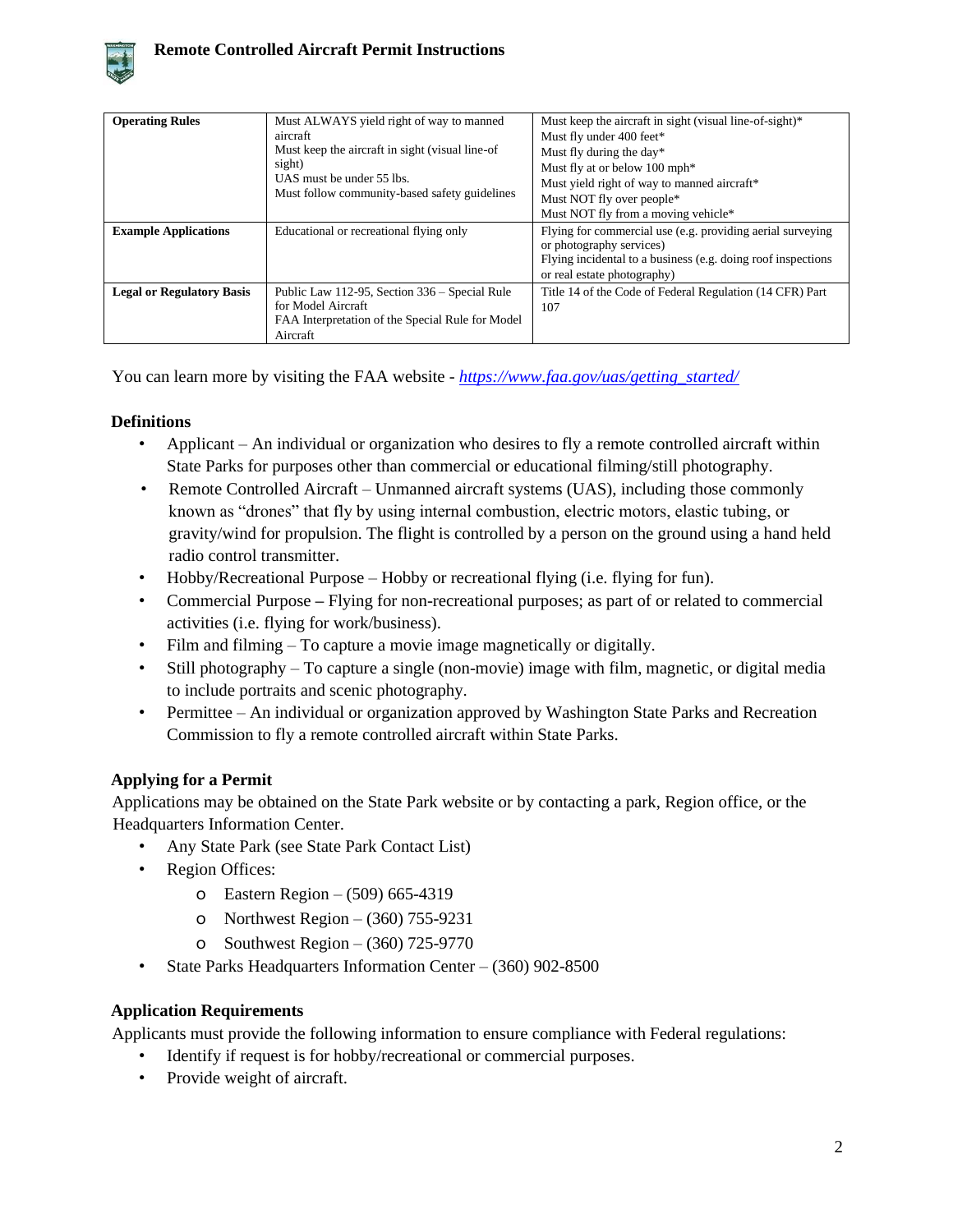# **Remote Controlled Aircraft Permit Instructions**



- If request is for aircraft over 0.55 lbs., include proof of Federal Aviation Administration (FAA) registration.
- If request is for work/business, include proof of remote pilot airman certification or certificate of waiver per 14 CFR part 107.
- Provide description of flight location and flight plan including, location of pilot, take off/landing location(s), elevation, time of day, and maximum speed. Providing a map that shows the flight plan is preferred.
- Acknowledge compliance with community-based safety guidelines for hobby/recreational use and FAA operation rules for commercial use.

Applicants must provide proof of liability insurance that specifically provides coverage for the type and nature of the drone or remote controlled aircraft flight and list the Washington State Parks and Recreation Commission as "ADDITIONALLY INSURED" for a minimum of \$1,000,000 for the period of the requested activity:

Washington State Parks and Recreation Commission 1111 Israel Rd. SW Olympia, WA 98504-2650

The application is to be returned to the Area Manager for the park of interest along with the permit fee, see fee schedule below. Additional fees may be assessed based on additional impacts to the park, public, and environmental reviews based upon Area Manager's review and consultation with the Region Manager and/or Assistant Region Manager. Additional fees will be assessed at the time of the approval and must be paid in full to the Area Manager before activity commences.

| <b>Application Fees</b> (Non-Refundable)                                                                                             |                                                                                                                                                                                                 |  |  |  |  |
|--------------------------------------------------------------------------------------------------------------------------------------|-------------------------------------------------------------------------------------------------------------------------------------------------------------------------------------------------|--|--|--|--|
| <b>Special Activity</b>                                                                                                              | \$45                                                                                                                                                                                            |  |  |  |  |
| <b>Film/Photography</b>                                                                                                              | \$100                                                                                                                                                                                           |  |  |  |  |
| <b>Remote Controlled</b><br>Aircraft                                                                                                 | \$25                                                                                                                                                                                            |  |  |  |  |
| <b>Additional Fees</b>                                                                                                               |                                                                                                                                                                                                 |  |  |  |  |
| A <b>Discover Pass</b> is required for all vehicles unless they are registered as an overnight occupant,<br>www.discoverpass.wa.gov. |                                                                                                                                                                                                 |  |  |  |  |
| <b>Staff Costs</b>                                                                                                                   | \$32 / hour – Park Ranger<br>\$22 / hour – Park Staff, Non-Ranger<br>Fee For actual staff time required for the activity                                                                        |  |  |  |  |
| Day Use Activity Fee                                                                                                                 | Fee is based upon a tiered rate of \$32.75 for every 25 people<br>$$32.75 - 25$ people or less<br>$$65.50 - 26$ to 50 people<br>\$98.25 - 51 to 75 people<br>$-76$ to 100 people, etc.<br>\$131 |  |  |  |  |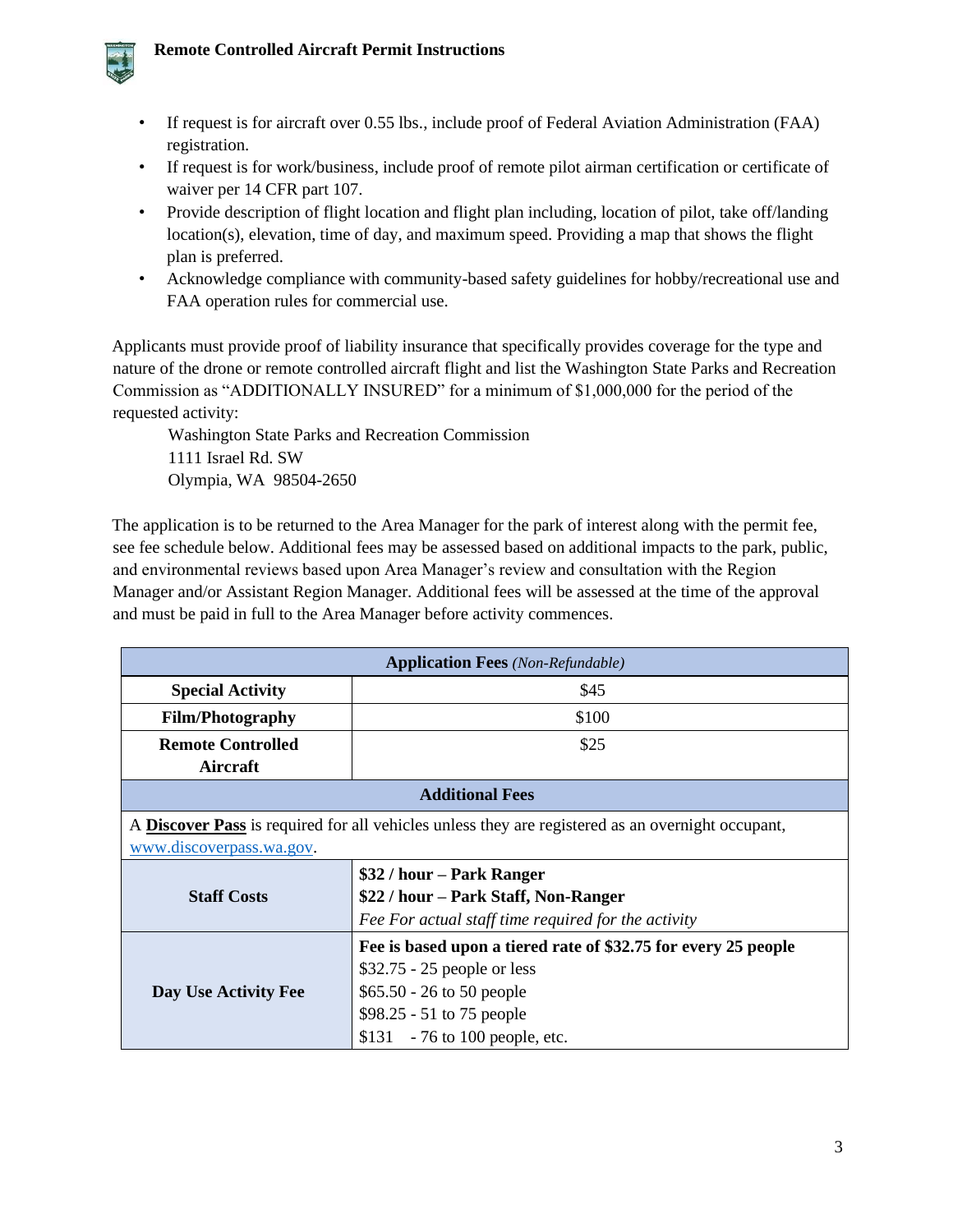

| \$50 / vendor – Vendors are required to submit completed<br><b>Vendor Fee</b><br>Temporary Vendor Permit, proof of insurance, and fee to the Event<br>Coordinator in charge of the activity.                                                                                                                                                                                                                                                                                                                                                                                                                                                                                            |                                                                         |                              |                                                                             |                                                                                                                         |                                                                     |  |  |
|-----------------------------------------------------------------------------------------------------------------------------------------------------------------------------------------------------------------------------------------------------------------------------------------------------------------------------------------------------------------------------------------------------------------------------------------------------------------------------------------------------------------------------------------------------------------------------------------------------------------------------------------------------------------------------------------|-------------------------------------------------------------------------|------------------------------|-----------------------------------------------------------------------------|-------------------------------------------------------------------------------------------------------------------------|---------------------------------------------------------------------|--|--|
| <b>Site Location Fees (Film/Photography)</b>                                                                                                                                                                                                                                                                                                                                                                                                                                                                                                                                                                                                                                            |                                                                         |                              |                                                                             |                                                                                                                         |                                                                     |  |  |
| <b>Still &amp; Video Photography</b>                                                                                                                                                                                                                                                                                                                                                                                                                                                                                                                                                                                                                                                    | 1-2 paid permittee staff<br>1-2 vehicles                                |                              |                                                                             | No site location fee required for still<br>or video photography when impact is<br>limited to no more than 2 paid staff. |                                                                     |  |  |
| <b>Still &amp; Video Photography</b><br>& Commercials                                                                                                                                                                                                                                                                                                                                                                                                                                                                                                                                                                                                                                   | \$200/Day<br>1-8 paid<br>permittee staff and<br>less than 3 vehicles    |                              | \$250/Day<br>9-20 paid<br>permittee staff and<br>no more than 8<br>vehicles |                                                                                                                         | \$350/Day<br>Over 20 paid<br>permittee staff or<br>over 8 vehicles  |  |  |
| TV Movie/Episode,<br><b>Specialty Productions,</b><br><b>Feature Films</b>                                                                                                                                                                                                                                                                                                                                                                                                                                                                                                                                                                                                              | \$300/Day<br>$1-20$ paid<br>permittee staff and<br>less than 5 vehicles |                              | \$350/Day<br>21-30 paid<br>permittee staff and no<br>more than 20 vehicles  |                                                                                                                         | \$700/Day<br>Over 30 paid<br>permittee staff or<br>over 20 vehicles |  |  |
| Base environmental review fee is included in application fees. Additional environmental and<br>staff reviews may be assessed.                                                                                                                                                                                                                                                                                                                                                                                                                                                                                                                                                           |                                                                         |                              |                                                                             |                                                                                                                         |                                                                     |  |  |
| <b>Environmental/SEPA</b>                                                                                                                                                                                                                                                                                                                                                                                                                                                                                                                                                                                                                                                               | \$32.86 / hour<br><b>Natural Resources</b>                              |                              | \$43.79 / hour                                                              |                                                                                                                         |                                                                     |  |  |
| Archaeological                                                                                                                                                                                                                                                                                                                                                                                                                                                                                                                                                                                                                                                                          | \$41.70 / hour                                                          | <b>Historic Preservation</b> |                                                                             |                                                                                                                         | \$48.33 / hour                                                      |  |  |
| <b>Impact Fees</b>                                                                                                                                                                                                                                                                                                                                                                                                                                                                                                                                                                                                                                                                      |                                                                         |                              |                                                                             |                                                                                                                         |                                                                     |  |  |
| High Impact Fees may be negotiated depending on degree of disruption of normal park use and<br>activities. Establishment of high impact fees will be done in consultation with the Region Manager,<br>Environmental program, and/or Business Development program. Examples of conditions where<br>additional fees may be assessed;<br>Loss of revenue to park<br>$\bullet$<br>Impact on park staff<br>$\bullet$<br>Impact on park operating costs<br>$\bullet$<br>Facility use charges<br>$\bullet$<br>Potential damage to park resources (may require bond or damage deposit)<br>$\bullet$<br>Exclusive use of an area<br>$\bullet$<br>Events exceeding 300 participants.<br>$\bullet$ |                                                                         |                              |                                                                             |                                                                                                                         |                                                                     |  |  |

• Archaeological impacts

# **Application Review & Approval**

All applications require agency staff review and approval by the Operations Manager, Director's designee.

- Area Manager will conduct initial review of the completed application within 10 days.
- Region Manager or their Designee will review the completed application.
- Operations Manager review and approval are required for all permit applications. They will review the application and approve/deny within 5 days of receipt. Applicant will be notified of any review that extends the process beyond 5 days.